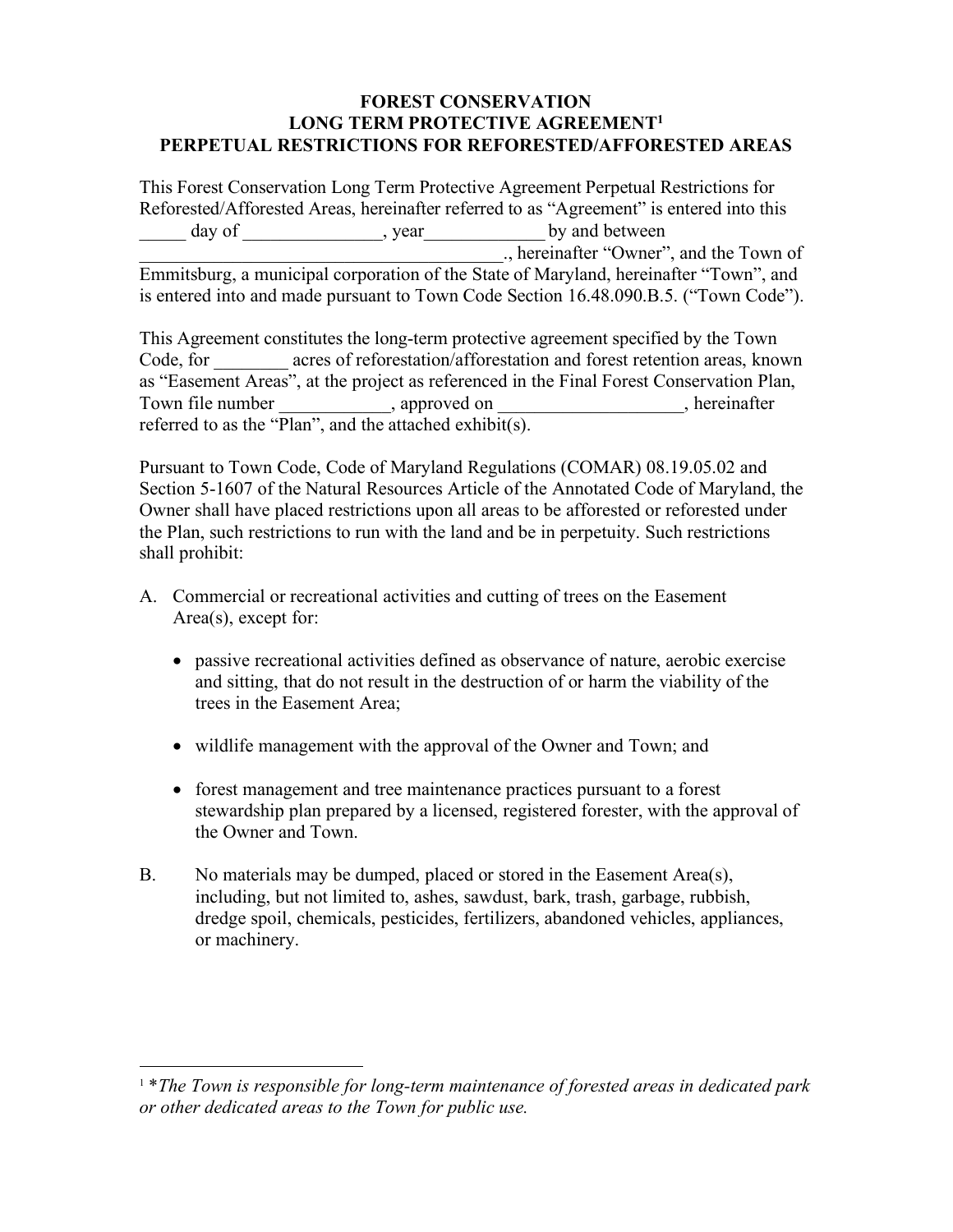- C. No excavation of materials is permitted in the Easement Area.
- D. No building, facility, means of access or other structure shall be constructed in the Easement Area after the date of this Agreement.
- E. The Easement Area may not be divided or subdivided.

Such use restrictions have been placed on the property with deed restrictions or covenants to run with the land and have been approved by the Town. All future property owners, including but not limited to any homeowners' association, shall receive title to all such areas subject to such restrictions.

This Agreement shall constitute a covenant running with the land, and shall be binding on the Owner, its administrators, executors and other successors in interest.

\_\_\_\_\_\_\_\_\_\_\_\_\_\_\_\_\_\_\_\_\_\_\_\_\_\_\_\_\_\_\_\_\_\_\_\_\_\_\_\_. *(Owner/Agent)* will provide and post permanent signage (at 50% of protective signage numbers) for the Forest Conservation Areas specified on the Plan.

Owner shall maintain access to all such areas of the afforestation or reforestation areas by way of covenants placed on the property, deed restrictions and/or easements. The Town shall be provided with a reasonable access to the areas of afforestation or reforestation for the purpose of inspection, or for purposes of maintenance should the Owner default.

All retained and planted forest shall be protected by restrictions contained on the record plat for the subdivision as approved by the Town, and Liber/Folio for this Agreement shall be noted on the plat. In the case of site plans, this Agreement will be recorded in the land records of Frederick County and the Liber/Folio shall be noted on the Final Site Plan.

Upon any breach of any of the terms of this Agreement, the Town shall have the right to enforce this Agreement in accordance with any or all of the remedies provided in the Town Code, and/or the Annotated Code of Maryland Natural Resources Article, Section 5-1612, and COMAR 08.19.06.03.